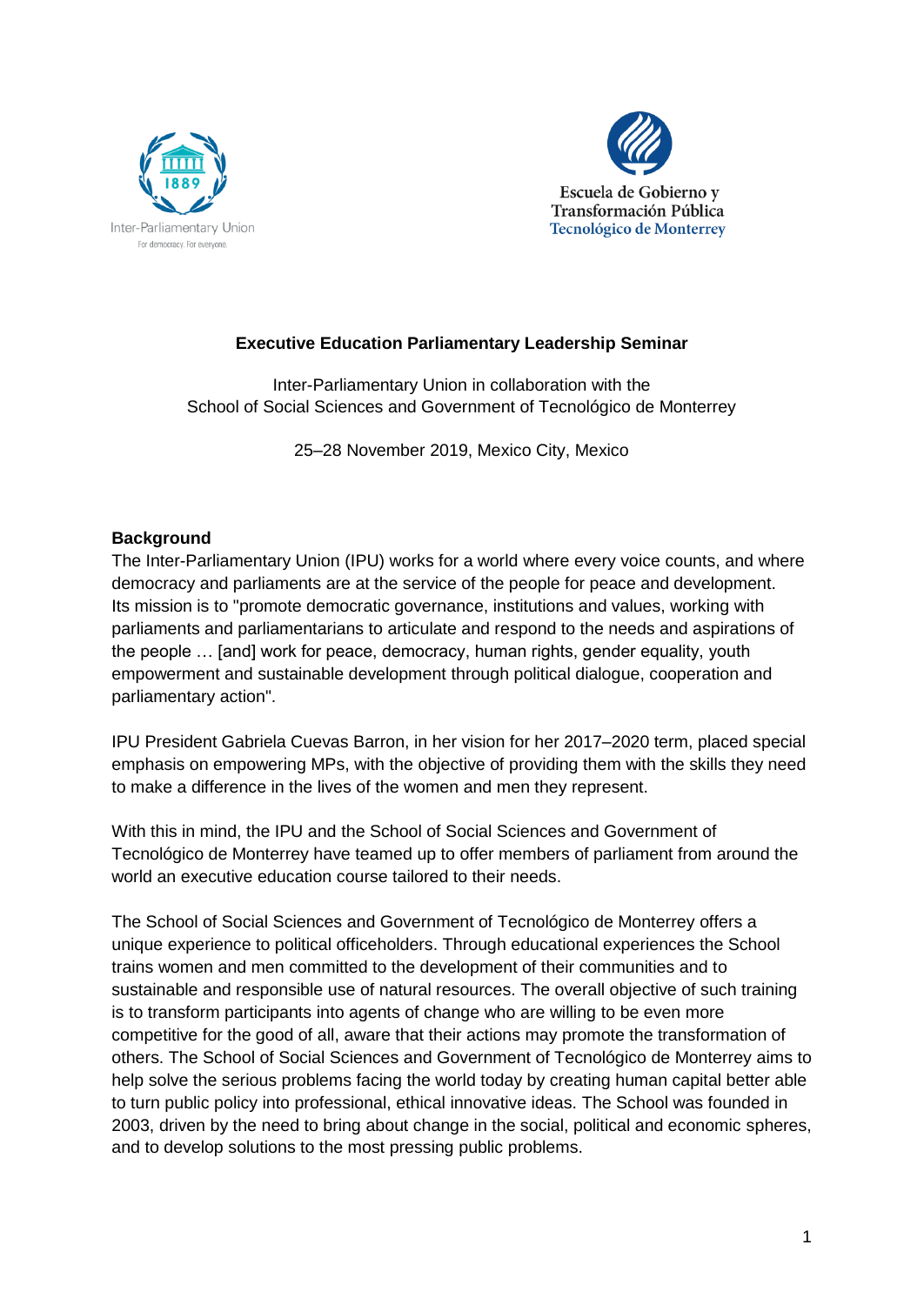## **Objective of the seminar**

The IPU and School of Social Sciences and Government of Tecnológico de Monterrey believe that parliamentary leadership is the path to local, regional, and even global development.

The proposed course will provide an opportunity for MPs to develop their professional and human potential through the high academic level, resources and programmes of excellence on offer. The objective is to build skills, create knowledge and determine strategies in response to the most pressing global as well as national problems. The course should enable MPs to develop new ways of handling politics and citizenship, with a view to transforming society through social innovation and ideas for new collaboration models.

## **Duration and programme**

The Executive Education Parliamentary Leadership Seminar will be held from 25 to 28 November 2019 in Mexico City, on the campus of the School of Social Sciences and Government of Tecnológico de Monterrey.

The programme includes four days of training, with an average of seven hours of courses per day (four sessions of 1.5 hours per day and 16 lessons in total).

The programme is structured into four modules:

Module 1: Democracy and human rights Module 2: Leadership, decision-making and negotiation Module 3: Public policy and public management Module 4: Building inclusive decision-making

The full-fledged proposed programme can be found in annex 1. The programme includes a mix of theoretical and hands-on practical sessions on a variety of topics of relevance to politicians today.

The Executive Education Parliamentary Leadership Seminar is intended to be the first in a series of events and opportunities aimed at helping participating MPs build their skills. A follow-up programme will be discussed with participants at the close of the training.

The courses will be delivered by a team of highly qualified teachers from diverse backgrounds. The list of teachers can be found in annex 2.

#### **Language**

The course will be conducted in English.

#### **Target group for the seminar and application process**

The Executive Education programme is open to all members of parliament that are engaged, open to innovation and ready to take bold steps to transform societies. Special emphasis will be placed on including young members of parliament (below the age of 30) as well as women parliamentarians. A selection committee at the School of Social Sciences and Government of Tecnológico de Monterrey will carry out a selection process among the applications received. The committee will review and evaluate applications based on merit, career path and overall needs deriving from national circumstances and backgrounds. In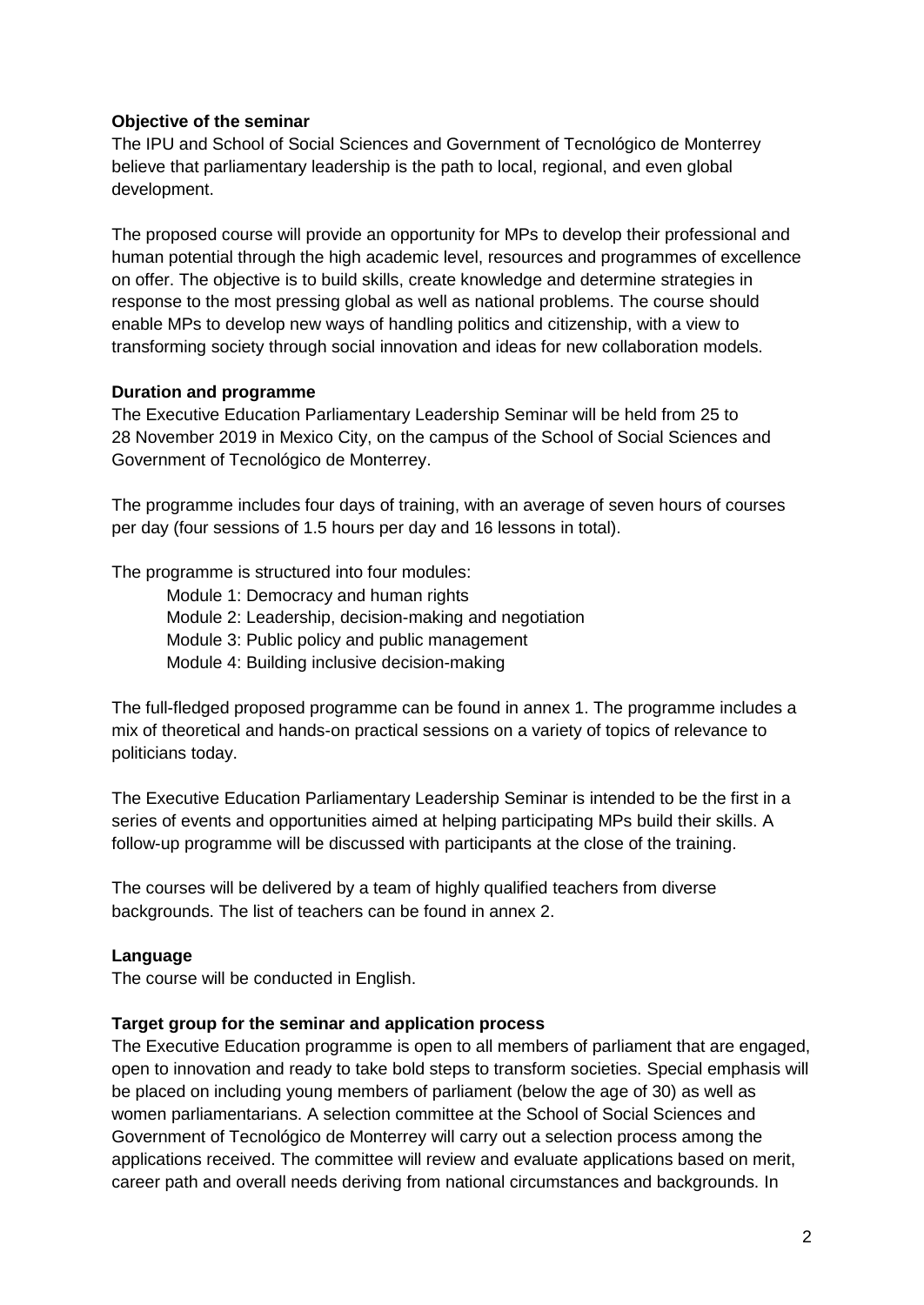addition to their profile and CVs, applicants are required to submit a programme application essay (see annex 3) justifying and supporting their application.

Selection criteria will include

- academic curriculum
- professional curriculum
- contribution of the course to the MP's future
- contribution of the participant to the course

Candidates must send their application by 25 October to [seminar@invitados.itesm.mx.](mailto:seminar@invitados.itesm.mx) Once the review process has begun, applicants will be notified within three weeks via email regarding the decision of the selection committee.

## **Practical information**

All costs related to tuition, lunches and learning materials will be covered by the organizers. Participants will be expected to cover their own travel, accommodation and dinners.

To facilitate participation, a list of hotels that are located near the university can be found in annex 4.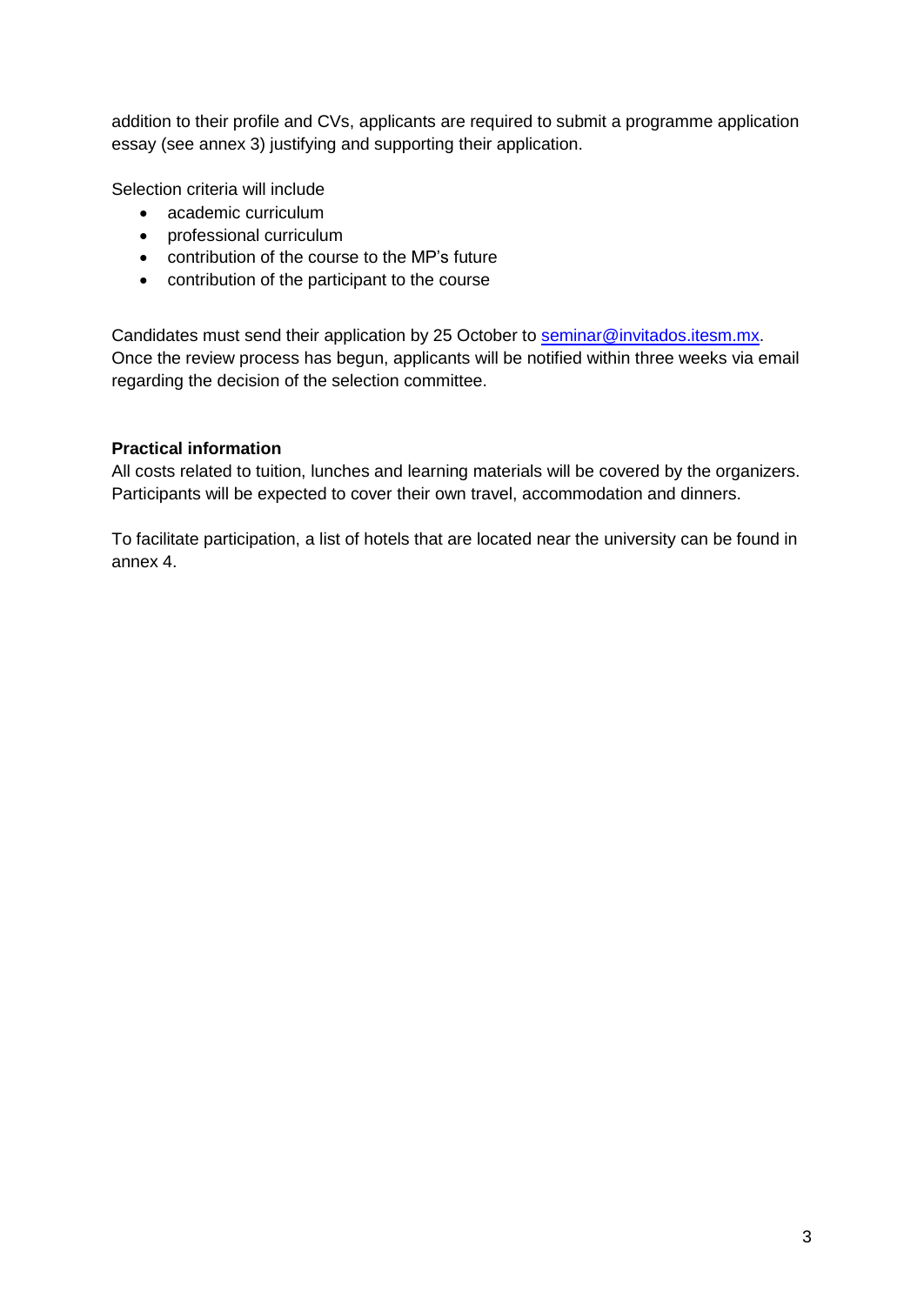# **Programme of the Executive Education Parliamentary Leadership Seminar**

|                | <b>Executive education parliamentary leadership seminar</b>                     |                                                                                                        |                                                      |                                                              |  |  |  |  |  |  |  |  |  |
|----------------|---------------------------------------------------------------------------------|--------------------------------------------------------------------------------------------------------|------------------------------------------------------|--------------------------------------------------------------|--|--|--|--|--|--|--|--|--|
|                | Day 1                                                                           | Day 2                                                                                                  | Day 3                                                | Day 4                                                        |  |  |  |  |  |  |  |  |  |
|                | Monday                                                                          | Tuesday                                                                                                | Wednesday                                            | Thursday                                                     |  |  |  |  |  |  |  |  |  |
|                | Module 1:                                                                       | Module 2:                                                                                              |                                                      | Module 4                                                     |  |  |  |  |  |  |  |  |  |
|                | Democracy & human rights                                                        | Leadership, Decision Making & Negotiation                                                              | Public Policy & Public Management                    | <b>Building Inclusive Decision Making</b>                    |  |  |  |  |  |  |  |  |  |
| 09:00          | $9:00 - 10:30$ am                                                               | 9:00 - 10:30 am                                                                                        |                                                      | 9:00 - 10:30 am                                              |  |  |  |  |  |  |  |  |  |
| 09:30<br>10:00 | <b>Exercising Leadership</b>                                                    | Global vision and mega trends                                                                          | <b>Public Policy Analysis</b>                        | Policy to Legislation                                        |  |  |  |  |  |  |  |  |  |
| 10:30          | Coffe Break 10:30 - 11:00 am                                                    | Coffe Break 10:30 - 11:00 am                                                                           | Coffe Break 10:30 - 11:00 am                         | Coffe Break 10:30 - 11:00 am                                 |  |  |  |  |  |  |  |  |  |
| 11:00          | 11:00 am - 12:30 pm                                                             | 11:00 am - 12:30 pm                                                                                    | 11:00 am - 12:30 pm                                  | 11:00 am - 12:30 pm                                          |  |  |  |  |  |  |  |  |  |
| 11:30<br>12:00 | Democratic values and protection of human rights, our<br>most important mandate | Ethics, transparency and anti-corruption: Developing<br>ethics and moral for professional policymakers |                                                      | Effective parliamentary oversight<br>(David Arellano Cuan)   |  |  |  |  |  |  |  |  |  |
| 12:30          |                                                                                 |                                                                                                        |                                                      |                                                              |  |  |  |  |  |  |  |  |  |
| 13:00          | 12:30 - 2:00 pm                                                                 | 12:30 - 2:00 pm                                                                                        | 12:30 - 2:00 pm                                      | 12:30 - 2:00 pm                                              |  |  |  |  |  |  |  |  |  |
| 13:30          | lunch at the university                                                         | lunch at the university                                                                                | lunch at the university                              | lunch at the university                                      |  |  |  |  |  |  |  |  |  |
| 14:00          | $2:00 - 3:30$ pm                                                                | $2:00 - 3:30$ pm                                                                                       | 2:00 - 3:30 pm                                       |                                                              |  |  |  |  |  |  |  |  |  |
| 14:30          | Promoting citizen engagement and relation with civil                            |                                                                                                        | class 16                                             | 2:00 - 3:30 pm<br>UnWomen                                    |  |  |  |  |  |  |  |  |  |
| 15:00          | society                                                                         | Emerging Leaders: Power and Responsibility                                                             | <b>Driving Government Performance</b>                |                                                              |  |  |  |  |  |  |  |  |  |
| 15:30          | Coffe Break 3:30 - 4:00 pm                                                      | Coffe Break 3:30 - 4:00 pm                                                                             | Coffe Break 3:30 - 4:00 pm                           | Coffe Break 3:30 - 4:00 pm                                   |  |  |  |  |  |  |  |  |  |
| 16:00          |                                                                                 | 4:00 - 5:30 pm                                                                                         | 4:00 - 5:30 pm                                       |                                                              |  |  |  |  |  |  |  |  |  |
| 16:30          | $4:00 - 6:00$                                                                   |                                                                                                        | Problem solving and critical thinking: Leadership in | $4:00 - 6:00$<br>National Development Plan in the Parliament |  |  |  |  |  |  |  |  |  |
| 17:00          | Budget based on sustainable development goals                                   | Negotiation and Conflict Management                                                                    | Routine Emergencies                                  |                                                              |  |  |  |  |  |  |  |  |  |
| 17:30          |                                                                                 |                                                                                                        |                                                      |                                                              |  |  |  |  |  |  |  |  |  |
| 18:00          |                                                                                 |                                                                                                        | 5:30                                                 | $6:00 - 7:00$                                                |  |  |  |  |  |  |  |  |  |
| 18:30          |                                                                                 | 5:30                                                                                                   | Free time                                            | evaluation session                                           |  |  |  |  |  |  |  |  |  |
|                | 6:00                                                                            | Free time                                                                                              |                                                      |                                                              |  |  |  |  |  |  |  |  |  |
| 19:00          |                                                                                 |                                                                                                        |                                                      |                                                              |  |  |  |  |  |  |  |  |  |
| 19:30          | Free time                                                                       |                                                                                                        |                                                      | 7:00<br>Free Time                                            |  |  |  |  |  |  |  |  |  |
| 20:00          |                                                                                 |                                                                                                        |                                                      |                                                              |  |  |  |  |  |  |  |  |  |
| 20:30          |                                                                                 |                                                                                                        | Dinne with a keynote Speaker                         |                                                              |  |  |  |  |  |  |  |  |  |
| 21:00          |                                                                                 |                                                                                                        | Place: to be confirmed                               |                                                              |  |  |  |  |  |  |  |  |  |
| 21:30          |                                                                                 |                                                                                                        |                                                      |                                                              |  |  |  |  |  |  |  |  |  |
| 22:00          |                                                                                 |                                                                                                        |                                                      |                                                              |  |  |  |  |  |  |  |  |  |

#### **Executive education parliamentary leadership seminar**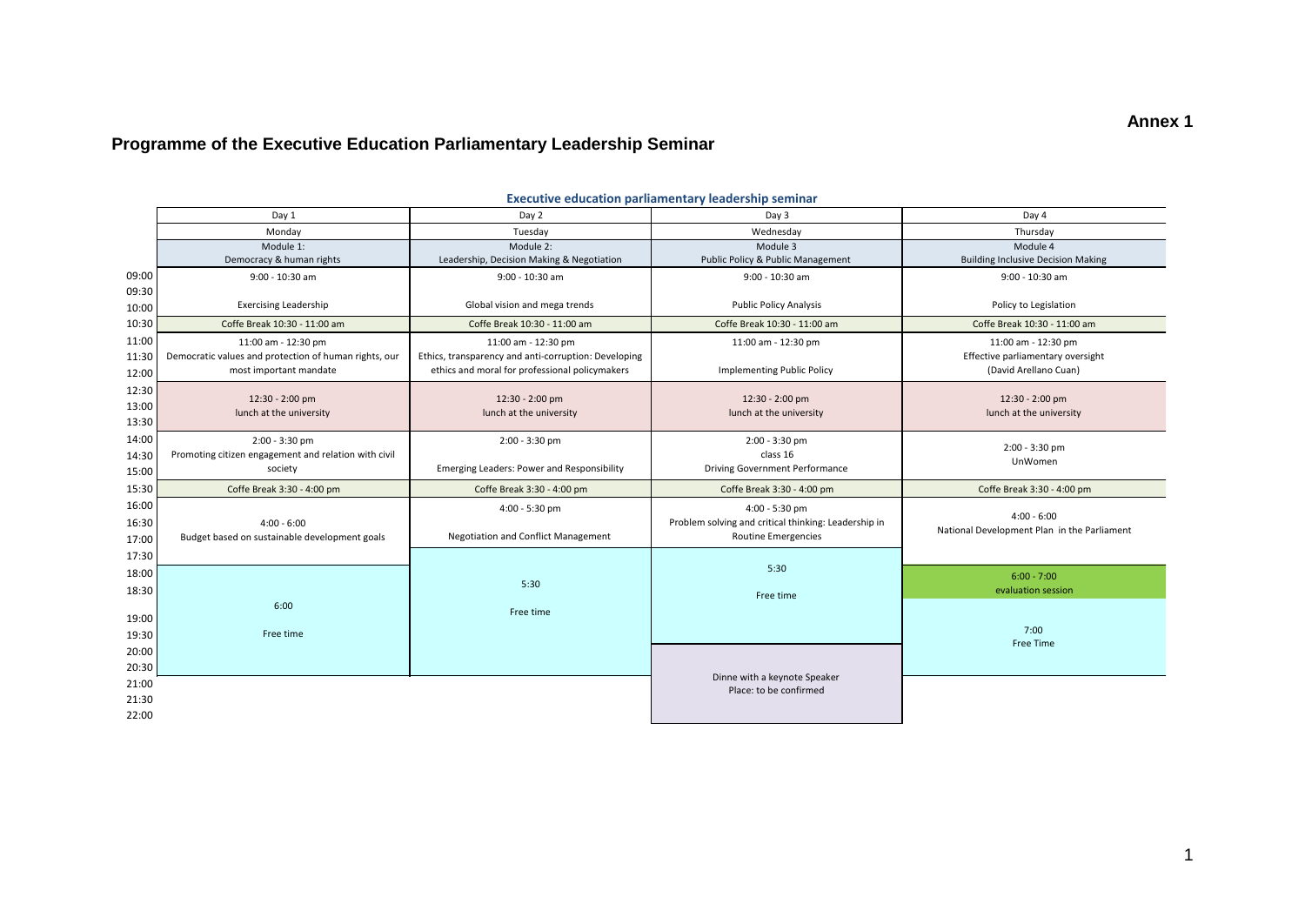



**Annex 2**

## **The Executive Education Team**

The programme's teachers are experts from the Tecnológico de Monterrey School of Government and Public Transformation who are internationally recognized in the fields of leadership and negotiation, innovation and public entrepreneurship, technological change, public policy and administration, and public transformation. They include:

**Dr. Alejandro Poiré:** Dean of the School of Government and Public Transformation. PhD in political science from Harvard University; former Mexican Minister of Interior and holder of other public offices. Visiting professor at Harvard and Stanford.

**Dr. Sergio Fajardo Valderrama:** Colombian politician and mathematician. Served as governor of Antioquia from 2012 to 2016. First entered politics in 2003 when he was elected mayor of Medellín, the second-largest city in Colombia and the capital of Antioquia.

**Dr. Carlos Elizondo Mayer-Serra:** Level III member of the CONACyT National System of Researchers. Among other positions, he has been Mexico's ambassador to the Organisation for Economic Co-operation and Development, and director general of the Mexican Centre for Research and Teaching in Economics (CIDE), from where he is currently on a one-year sabbatical.

**Mtro. Arturo Sánchez Gutiérrez:** Dean of the School of Government and Public Transformation. PhD candidate in political science and master's degree in Latin American studies from the University of Oxford; bachelor's degree in sociology from the Autonomous Metropolitan University.

**Dr. Carlos Brambila Paz:** Director of PhD in Public Policy. PhD in sociology and demography from the University of Chicago; research professor at El Colegio de México, at the Centre for Demographic Studies and Urban Development; associate researcher at the Population Council.

**Dr. Alejandro Díaz Domínguez:** PhD in political science from Vanderbilt University; graduate of the ITAM in political science; studies in philosophy.

**Mtro. Jesús Silva-Herzog Márquez:** Member of the Mexican Academy of Language; guest researcher at Georgetown University and the Woodrow Wilson Center in Washington, D.C.; former research professor at the ITAM.

**Dr. Pablo de la Peña Sánchez:** Degree in economics from ITESM, Monterrey campus; master's in administrative science from the Mexico state campus; PhD in public administration and politics from the University of Arizona.

**Dr. Marco Antonio Fernández Martínez:** PhD in political science from Duke University; consultant for the World Bank and specialist in contemporary Mexican public policy,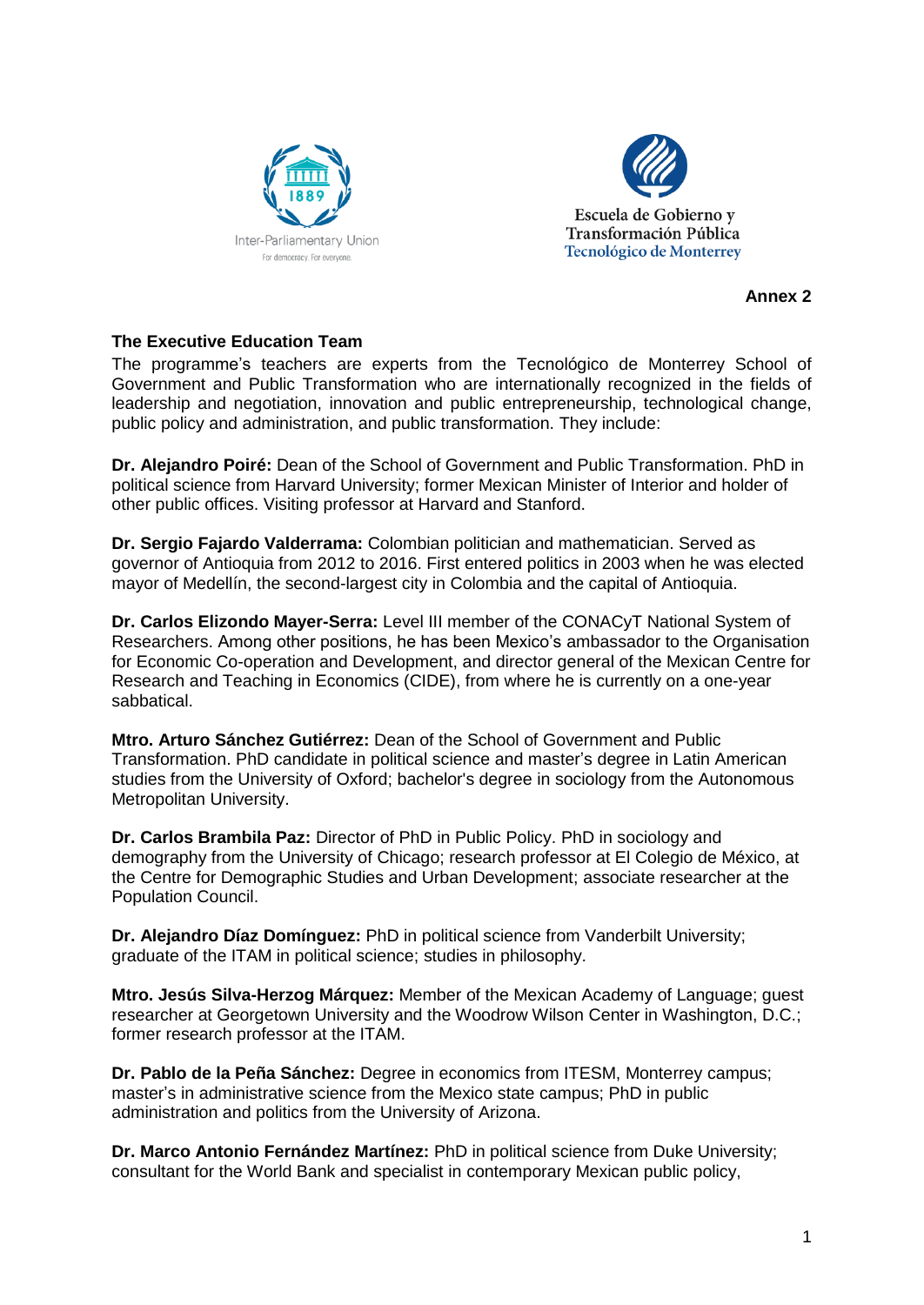particularly educational reform and anti-corruption policies, fiscal transparency, and accountability.

**Dr. Carlos Urzúa Macías:** Degree in mathematics from the Tecnológico de Monterrey; master's in mathematics from the Centro de Investigación y de Estudios Avanzados at the Instituto Politécnico Nacional; master's and PhD in economics from the University of Wisconsin-Madison.

**Dr. Araceli Ortega Díaz:** PhD in economics from the University of Essex; master's in econometrics and economic mathematics and BSc in actuarial science from the London School of Economics; master's in commercialization science from the University of Texas.

**Dr. Edgar Barroso:** Director of the Entrepreneurship and Transformation Lab; PhD in music (composition) from Harvard University; master's in digital arts from Pompeu Fabra University, Barcelona; degree in music, composer, University of Guanajuato.

**Dr. Héctor Villarreal Páez:** PhD from the University of Wisconsin–Madison, with a specialization in applied microeconomics; research professor and member of the National System of Researchers since January 2005; head of the Economic Research and Budgetary Centre, A.C.

**Dr. José Antonio Hernández Company:** Master's and PhD in political science from the University of Chicago; research centred on the analysis of authoritarian regimes, political parties, democratic transitions, and programme–client liaisons in Mexico.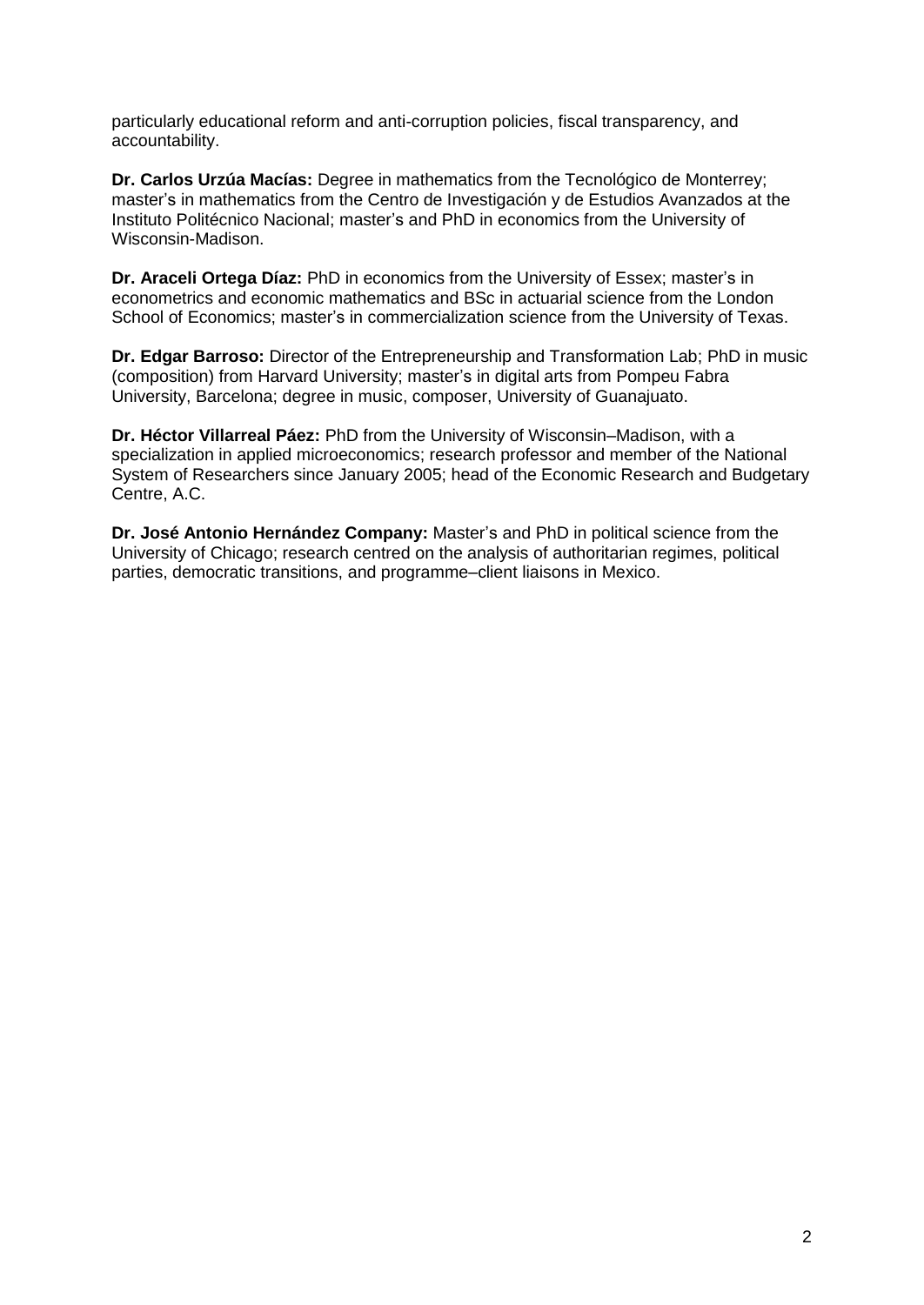#### **Annex 3**





# **Programme Application Form**

## **Executive Education Parliamentary Leadership Seminar**

#### **Instructions:**

1. Please complete all the fields in this document.

2. Be sure to write your e-mail address correctly, as this will be the means of communication between the institution and you.

- 3. Attach to this application:
	- a. one essay (1–2 pages) answering the open questions (under question 3 overleaf)
	- b. curriculum vitae (CV).
- 4. Please return to [seminar@invitados.itesm.mx](mailto:seminar@invitados.itesm.mx) by 25 October.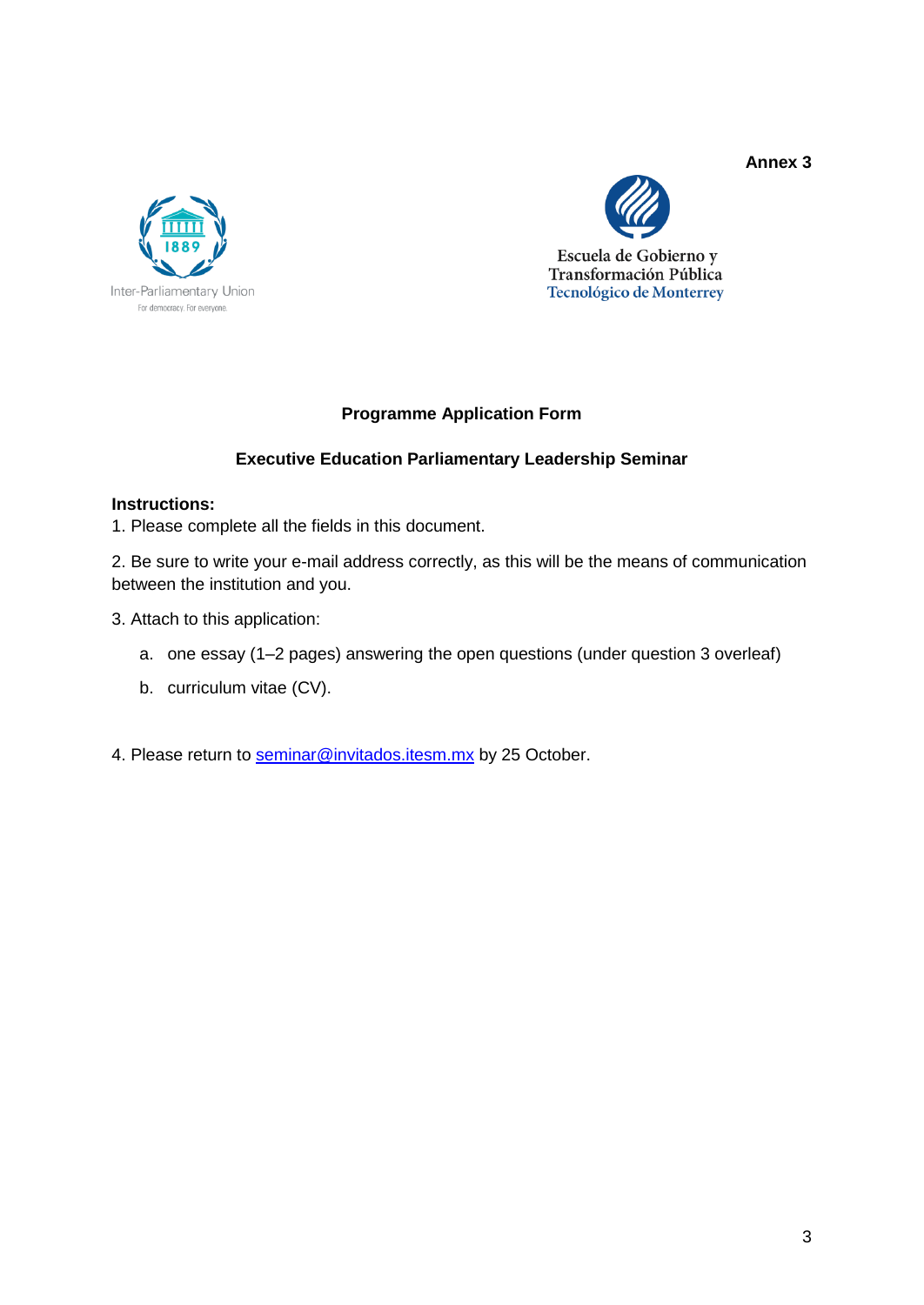



# **Programme Application Form**

| 1. Last name:                                                                    | First name:                                 |  |  |  |  |  |  |  |  |  |
|----------------------------------------------------------------------------------|---------------------------------------------|--|--|--|--|--|--|--|--|--|
| 2. Parliament:                                                                   | 3.<br>Year of first election to parliament: |  |  |  |  |  |  |  |  |  |
| 4. Gender:                                                                       | Year of birth:<br>5.                        |  |  |  |  |  |  |  |  |  |
| 6. Last degree of studies:                                                       |                                             |  |  |  |  |  |  |  |  |  |
| 7. Office address:                                                               |                                             |  |  |  |  |  |  |  |  |  |
| Telephone:<br>E-mail:                                                            |                                             |  |  |  |  |  |  |  |  |  |
| 8. Private Address                                                               |                                             |  |  |  |  |  |  |  |  |  |
| Telephone:<br>E-mail:                                                            |                                             |  |  |  |  |  |  |  |  |  |
| Address to which you want correspondence to be sent (if necessary) (please tick) |                                             |  |  |  |  |  |  |  |  |  |
| Private ()                                                                       |                                             |  |  |  |  |  |  |  |  |  |
| Office ()                                                                        |                                             |  |  |  |  |  |  |  |  |  |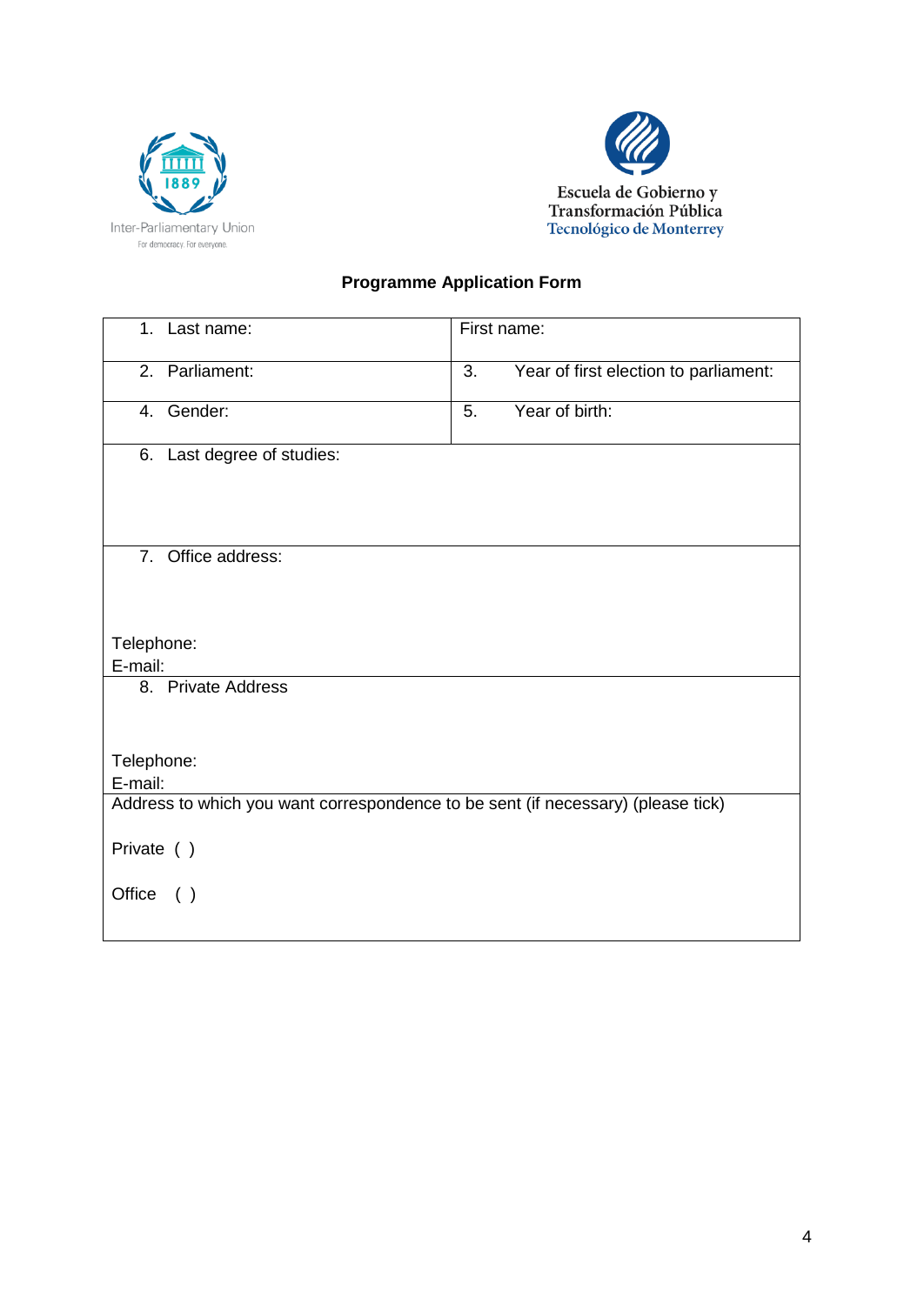1. Please describe a course or programme that you have taken recently that is related to the courses proposed by the leadership seminar. Please indicate the diplomas or certifications that you obtained in doing so.

- 2. Have you attended a seminar or training organized by the Inter Parliamentary Union? If so, which one?
- 3. In a **one- to two-page essay** please answer the following questions:
- Describe your specific activities and current responsibilities.
- Describe the most important challenges you face in your work and how they relate to the nature of this seminar (e.g. negotiation skills or leadership).
- Where do you expect to be in the next few years of your professional career?
- How do you expect your academic background and professional experience to contribute to this programme?

Please attach your CV (two pages maximum) to this application.

NB: Only complete applications will be accepted. Once received, a confirmation message will be sent to you within 24 hours.